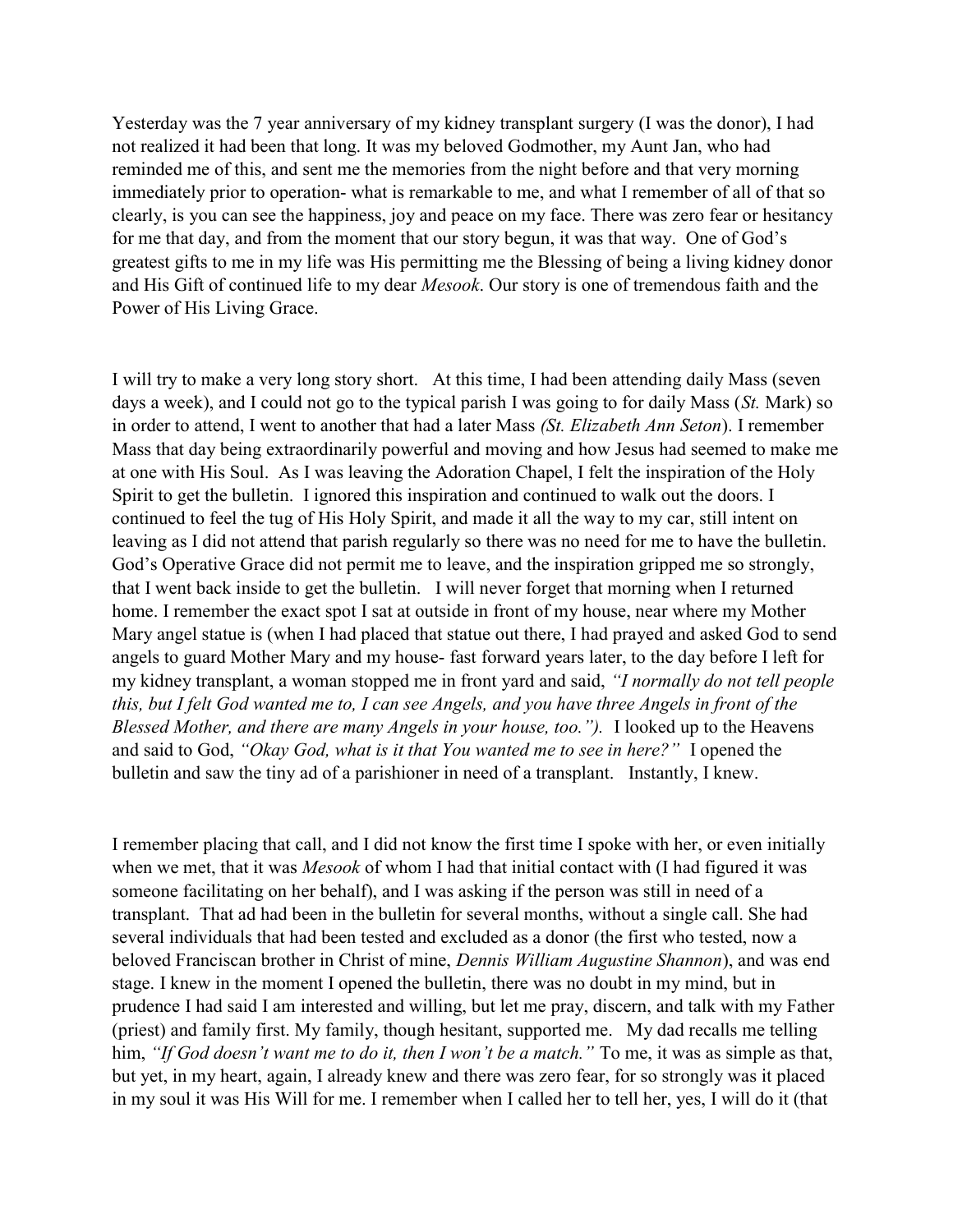would mean testing to see if I was a match), and at that very moment I had called, she had been in front of Jesus Himself in the Blessed Sacrament in that very same chapel I had been in, and she had been praying to Mother Mary, when my call to her came.

What is far more remarkable than my willingness to be a kidney donor (God asked it of me, it was that simple), is the strength of her incredible faith. AFTER I had said that I would do it, but BEFORE I went through the testing she got a phone call from the Mayo clinic, they had a kidney for her (she was next on the list, and a man who had died in a motorcycle accident- God bless his soul and his family for being willing to donate his organs- was a perfect match for her). Mesook turned down a GUARANTEED kidney and GUARANTEED shot at life because so strongly in her heart did she believe that God wanted it to be me. As far she knew, I could have been excluded just as everyone else was. (That kidney she turned down, then went to the next person on the list, thus, another person granted the gift of continued life.) When it did come time for me to go through the testing, which is quite extensive, not only was I a match, but the doctor said that I was thee PERFECT match, that I could not have been a more perfect match than what I was.

Fast forward to the time for our surgery, we had many graces, prayers from all over the world going for us, from all faith backgrounds (I still remember how touching, the photograph of Mesook's family in Korea they took for me, all making hearts with their hands), also this gift that should not have been, but God, in His Providence, permitted, a couple in Lourdes France that would take their disabled daughter *Guinevere* (who could not speak or move, her name means White Angel) to the Lourdes Grotto regular, and whom I had met on pilgrimage in Italy, we could not speak one another's language but we bonded in that moment and that day and I gifted to their daughter a rosary I had met her in Assisi, we remained in correspondence with (I would need to have their letters to me translated from French), had sent to me two Eucharist that had slipped in the rocks in the Grotto at Lourdes, they would retrieve these for their daughter, but had sent to me across the miles and seas the very *Body of Christ* from Lourdes for *Mesook* and *I*. When we had our surgery, we defied medicine and science, and broke the records at the Mayo clinic, the moment my kidney was placed in her body, it began functioning immediately.

Now, seven years later, my remaining kidney is failing. Never for a single solitary second will I ever have even a scintilla of regret, that moment was one of God's Greatest Gifts to me, and I will be eternally and forevermore grateful that her and I, are united so. Even should I one day need dialysis or a transplant (which I sense one day is coming, as I continue to progress rather than maintain my level of CKD, am stage 3), even should I one day lose my life from it, again I say, I am eternally grateful for this. Jesus: "Greater Love has no man than this, one that would *lay down his life for his friends.*" (John 15:13). At the end of the day, sinner that I am, my saving Grace is going to be the very heart that Our Lord has blessed me with, and that I am most grateful for, and that is a Heart to Love. "Love covers a multitude of sins" (1 Peter 4:8), and, "Faith, Hope and Love, and thee greatest of these is Love."  $(1 \text{ Corinthians } 13:13)$ .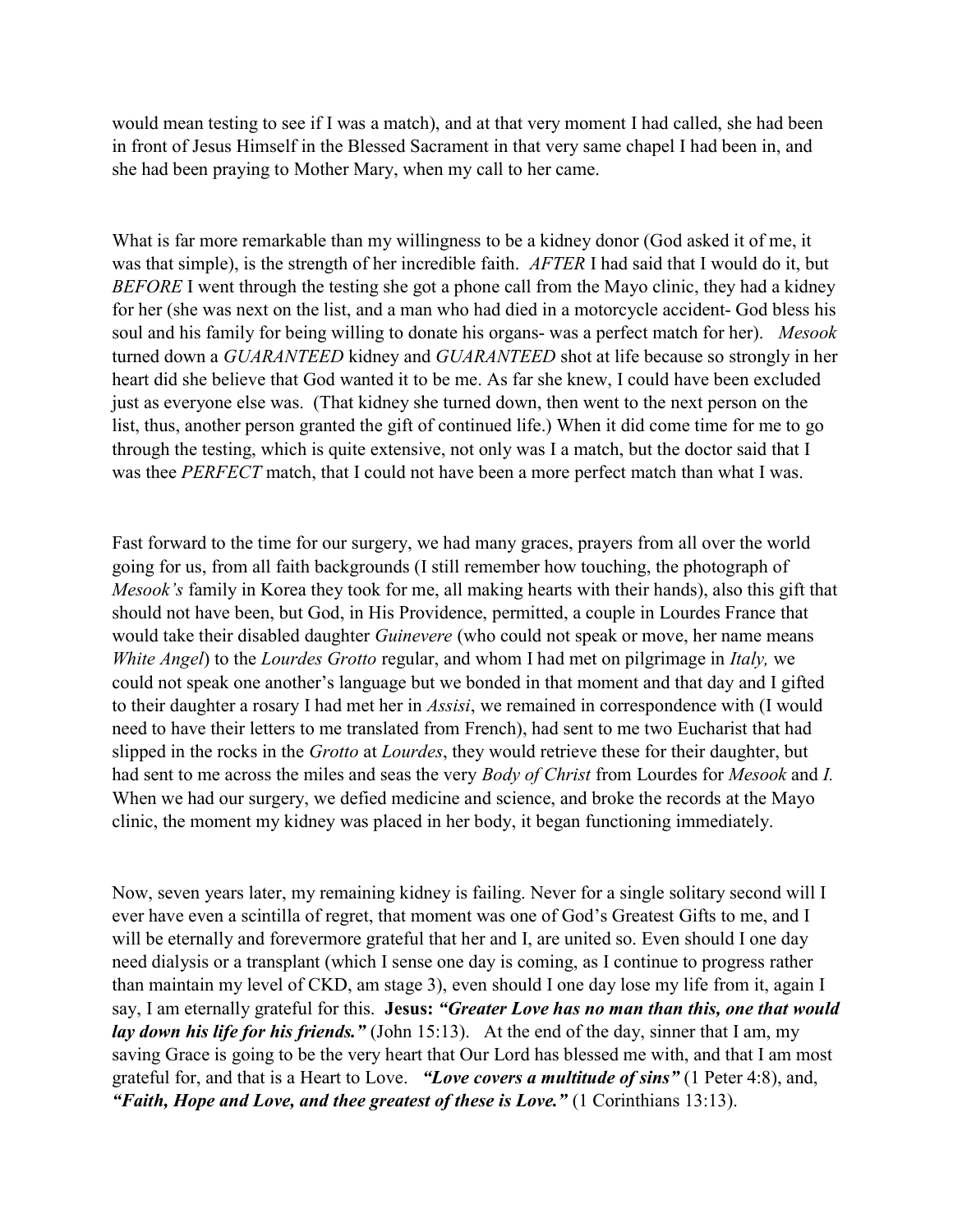## In closing,

Father, I offer you Thanksgiving for the gift that You blessed me with, we pray for a long and fruitful life for Mesook who I know is Beloved to You, and is ever beloved to me. We pray specially this day for all living donors, for all deceased donors and their families, in particular for the man who died in the motorcycle accident whose kidney was offered to Mesook, and the person who died and whose heart was given to little Joelle when we prayed for her when she was in need of a heart transplant, we pray for all those in need of a transplant, for all those who are considering being living donors. Continued prayers for Betty, whose heart surgery had to be rescheduled to Monday in place of one whose surgery was determined a greater medical emergency, Jesus, give to both of them Your Sacred Heart and heal the hearts that they have. Prayers for the repose of Lee West, my brother in Christ, who was on dialysis and who had asked to meet me days before he tragically passed, which providentially was on March 3, the same day as my kidney transplant, prayers for his beloved parents Maria and Kevin, and sister Brittany, who are all as family to me, Lee's final resting place is at Holy Hope Cemetery just steps away from where my family is buried and where I shall one day rest alongside my dear mother, Doreen Catherine Maria Blair- my godmother/Aunt Jan will also be there one day as will one day my Gaga (grandmother) and Uncle Johnny (Angel amongst us), already resting there are my Uncle Ronnie and my Ronnie (godbrother), my Aunt Robin, and my Grandma Blair at the nearby mausoleum, and for all Holy Souls whose final resting place is there. Prayers for the special repose of M.M. (for confidentiality I do not include her full name), recent SUICIDE, only thirty years old, Father, in You there is no time, and may our prayers for her go back in time to then, special prayers of added peace, grace and strength for her parents and family. Prayers also please for my homeless brother I met today, Isaac, who I was blessed to spend time with and buy food and drinks for, whom my father gave a ride to and will purchase clothes for, and who, as You Lord Jesus, has no place to lay his head, I could tell he was afflicted by mental health issues and valid darkness, that we command away in Your Precious Name Jesus (in praying earlier against the darkness, at the time, I felt Your Tangible Spirit course through the invisible wounds in the palm of my hands, a sensation that burns but does not cause pain, thank You Lord for this Gift of Affirmation- for rare does this happen and only in moments of Affirmation- that You Yourself Lord Jesus were commanding the darkness away from him in this moment, just as I had so prayed of You), please grant for him full conversion and deliverance, for the Grace of Healing and life circumstances, you came for the Soul such as his, and mine, you came for the sinner Lord, and You lost none of those whom the Father gave You, may Isaac's soul be such as this, he who has a strong biblical name and yet has not the gift of faith, forgive him Father, he knows not what he does, may I pray on his behalf. For this, for all the intentions within our hearts, and for all souls we pray, in Your Holy Name Jesus, I send my Guardian Angel to be with those for whom we pray, and I make whatever offering of self and expiation I can make for the Graces of which we pray even though I be an unworthy offering it is